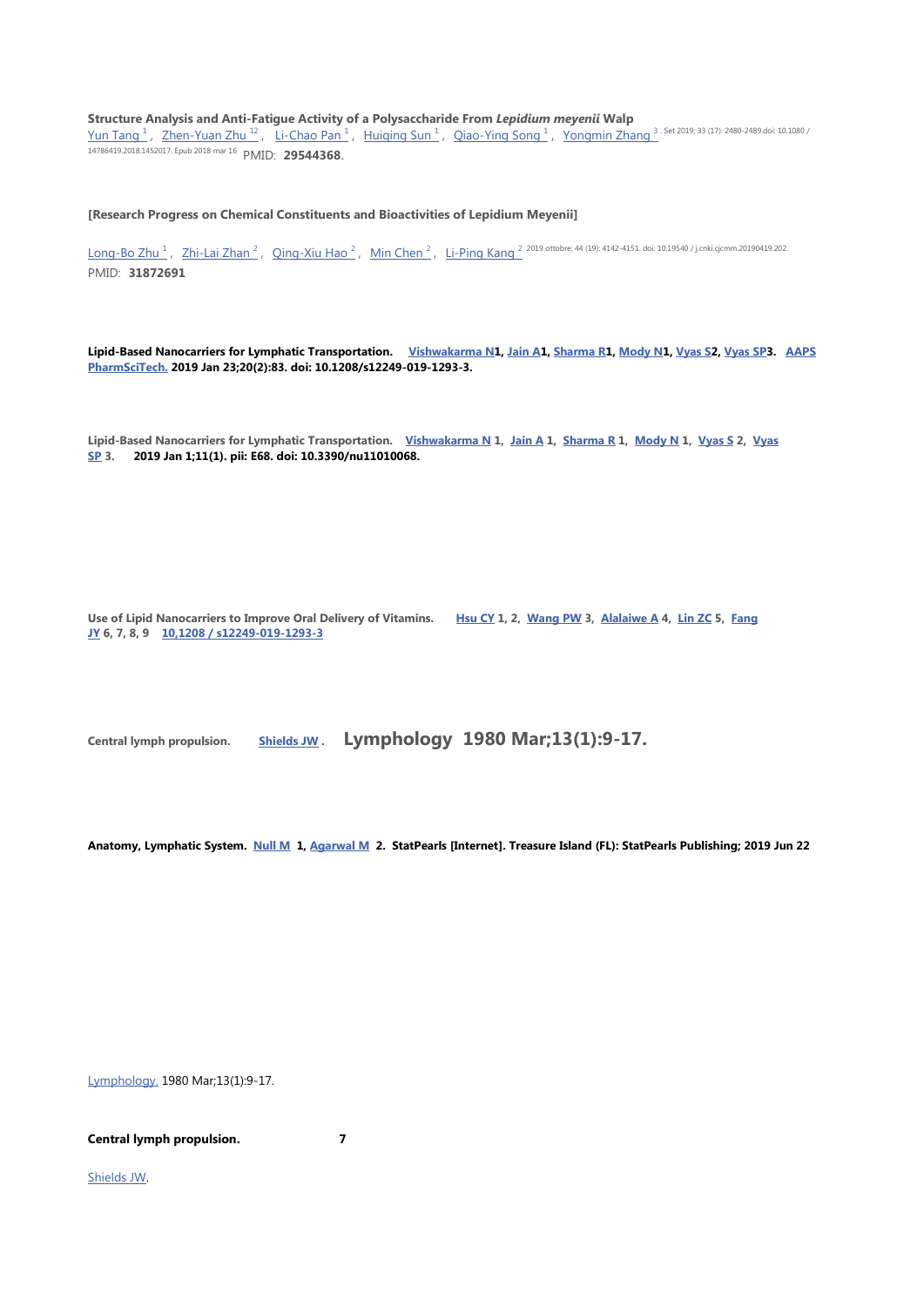[J Matern Fetal Neonatal Med.](https://www.ncbi.nlm.nih.gov/pubmed/28629250) 2018 Oct;31(19):2509-2514. doi: 10.1080/14767058.2017.1344965. Epub 2017 Jul 7.

**A comparison between the effects of ginger, pyridoxine (vitamin B6) and placebo for the treatment of the first trimester nausea and vomiting of pregnancy (NVP). [Sharifzadeh F](https://www.ncbi.nlm.nih.gov/pubmed/?term=Sharifzadeh%20F%5BAuthor%5D&cauthor=true&cauthor_uid=28629250) 1, [Kashanian M](https://www.ncbi.nlm.nih.gov/pubmed/?term=Kashanian%20M%5BAuthor%5D&cauthor=true&cauthor_uid=28629250) 1, [Koohpayehzadeh J](https://www.ncbi.nlm.nih.gov/pubmed/?term=Koohpayehzadeh%20J%5BAuthor%5D&cauthor=true&cauthor_uid=28629250) 2, [Rezaian F](https://www.ncbi.nlm.nih.gov/pubmed/?term=Rezaian%20F%5BAuthor%5D&cauthor=true&cauthor_uid=28629250) 1, [Sheikhansari N](https://www.ncbi.nlm.nih.gov/pubmed/?term=Sheikhansari%20N%5BAuthor%5D&cauthor=true&cauthor_uid=28629250) 3, [Eshraghi](https://www.ncbi.nlm.nih.gov/pubmed/?term=Eshraghi%20N%5BAuthor%5D&cauthor=true&cauthor_uid=28629250)  [N](https://www.ncbi.nlm.nih.gov/pubmed/?term=Eshraghi%20N%5BAuthor%5D&cauthor=true&cauthor_uid=28629250) [1.J Matern Fetal Neonatal Med.](https://www.ncbi.nlm.nih.gov/pubmed/28629250) 2018 Oct;31(19):2509-2514. doi: 10.1080/14767058.2017.1344965. Epub 2017 Ju Department of Obstetrics & Gynecology , Iran University of Medical Sciences, Akbarabadi Teaching Hospital , Tehran , Iran.Department of Community Medicine, Preventive Medicine & Public Health Research Center , Iran University of Medical Sciences , Tehran , Iran.Department of Public Health, Faculty of Medicine , University of Southampton , Southampton , UK.**

**Ginger for nausea and vomiting in pregnancy: randomized, double-masked, placebo-controlled trial. [Vutyavanich T](https://www.ncbi.nlm.nih.gov/pubmed/?term=Vutyavanich%20T%5BAuthor%5D&cauthor=true&cauthor_uid=11275030) 1, [Kraisarin](https://www.ncbi.nlm.nih.gov/pubmed/?term=Kraisarin%20T%5BAuthor%5D&cauthor=true&cauthor_uid=11275030)  [T](https://www.ncbi.nlm.nih.gov/pubmed/?term=Kraisarin%20T%5BAuthor%5D&cauthor=true&cauthor_uid=11275030) , [Ruangsri R](https://www.ncbi.nlm.nih.gov/pubmed/?term=Ruangsri%20R%5BAuthor%5D&cauthor=true&cauthor_uid=11275030) . [Gynecol.](https://www.ncbi.nlm.nih.gov/pubmed/11275030) 2001 Apr;97(4):577-82.** 

**The effect of ginger for relieving of primary dysmenorrhoea. [Jenabi E](https://www.ncbi.nlm.nih.gov/pubmed/?term=Jenabi%20E%5BAuthor%5D&cauthor=true&cauthor_uid=23865123) 1. [Pak Med Assoc.](https://www.ncbi.nlm.nih.gov/pubmed/23865123) 2013 Jan;63(1):8- 10. Department of Midwifery, Toyserkan Branch, Islamic Azad University, Toyserkan, Iran. enciehjenabi@yahoo.com [J Pak Med Assoc.](https://www.ncbi.nlm.nih.gov/pubmed/23865123) 2013 gennaio; 63 (1): 8-10.**

[J Med Assoc Thai.](https://www.ncbi.nlm.nih.gov/pubmed/17725149) 2006 Oct;89 Suppl 4:S130-6.

## **The efficacy of ginger in prevention of postoperative nausea and vomiting after major gynecologic surgery. 12**

[Nanthakomon T](https://www.ncbi.nlm.nih.gov/pubmed/?term=Nanthakomon%20T%5BAuthor%5D&cauthor=true&cauthor_uid=17725149) 1, [Pongrojpaw D](https://www.ncbi.nlm.nih.gov/pubmed/?term=Pongrojpaw%20D%5BAuthor%5D&cauthor=true&cauthor_uid=17725149).

1 Department of Obstetrics and Gyecology, Faculty of Medicine, Thammasat University, Bangkok 12120, Thailand. [J Med Assoc Thai.](https://www.ncbi.nlm.nih.gov/pubmed/17725149) 2006 ott; 89 Suppl 4: S130-6.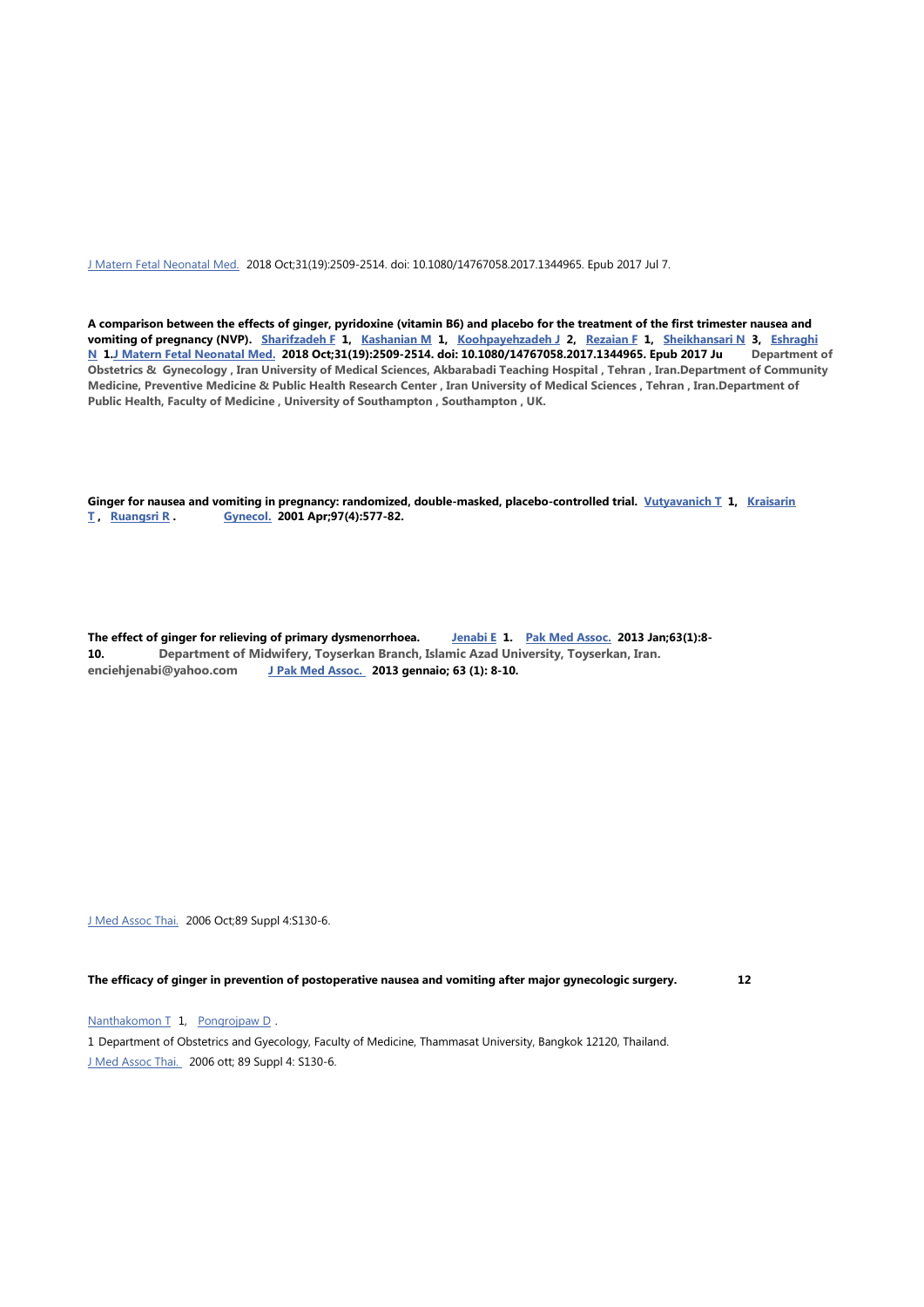## **The efficacy of ginger in prevention of post-operative nausea and vomiting after outpatient gynecological laparoscopy. 13**

[Pongrojpaw D](https://www.ncbi.nlm.nih.gov/pubmed/?term=Pongrojpaw%20D%5BAuthor%5D&cauthor=true&cauthor_uid=12757064) 1, [Chiamchanya C](https://www.ncbi.nlm.nih.gov/pubmed/?term=Chiamchanya%20C%5BAuthor%5D&cauthor=true&cauthor_uid=12757064) [.J Med Assoc Thai.](https://www.ncbi.nlm.nih.gov/pubmed/12757064) 2003 Mar;86(3):244-50.Department of Obstetrics and Gynecology, Faculty of Medicine, Thammasat University, Pathum Thani 12120, Thailan[d.J Med Assoc Thai.](https://www.ncbi.nlm.nih.gov/pubmed/12757064) 2003 Mar;86(3):244-50.

**Light-mediated antifungal activity of Echinacea extracts. [Binns SE](https://www.ncbi.nlm.nih.gov/pubmed/?term=Binns%20SE%5BAuthor%5D&cauthor=true&cauthor_uid=10821050) 1, [Purgina B](https://www.ncbi.nlm.nih.gov/pubmed/?term=Purgina%20B%5BAuthor%5D&cauthor=true&cauthor_uid=10821050) , [Bergeron C](https://www.ncbi.nlm.nih.gov/pubmed/?term=Bergeron%20C%5BAuthor%5D&cauthor=true&cauthor_uid=10821050) , [Smith ML](https://www.ncbi.nlm.nih.gov/pubmed/?term=Smith%20ML%5BAuthor%5D&cauthor=true&cauthor_uid=10821050) , [Ball L](https://www.ncbi.nlm.nih.gov/pubmed/?term=Ball%20L%5BAuthor%5D&cauthor=true&cauthor_uid=10821050) , [Baum](https://www.ncbi.nlm.nih.gov/pubmed/?term=Baum%20BR%5BAuthor%5D&cauthor=true&cauthor_uid=10821050)  [BR](https://www.ncbi.nlm.nih.gov/pubmed/?term=Baum%20BR%5BAuthor%5D&cauthor=true&cauthor_uid=10821050) , [Arnason JT](https://www.ncbi.nlm.nih.gov/pubmed/?term=Arnason%20JT%5BAuthor%5D&cauthor=true&cauthor_uid=10821050) . Ottawa-Carleton Institute of Biology, University of Ottawa, Canada.2000 aprile; 66 (3): 241-4.**

[J Clin Pharmacol.](https://www.ncbi.nlm.nih.gov/pubmed/15901750) 2005 Jun;45(6):683-9.

**Bioavailability and pharmacokinetics of alkamides from the roots of Echinacea angustifolia in humans.**

[Woelkart K](https://www.ncbi.nlm.nih.gov/pubmed/?term=Woelkart%20K%5BAuthor%5D&cauthor=true&cauthor_uid=15901750) 1, [Koidl C](https://www.ncbi.nlm.nih.gov/pubmed/?term=Koidl%20C%5BAuthor%5D&cauthor=true&cauthor_uid=15901750), [Grisold A](https://www.ncbi.nlm.nih.gov/pubmed/?term=Grisold%20A%5BAuthor%5D&cauthor=true&cauthor_uid=15901750), [Gangemi JD](https://www.ncbi.nlm.nih.gov/pubmed/?term=Gangemi%20JD%5BAuthor%5D&cauthor=true&cauthor_uid=15901750), [Turner RB](https://www.ncbi.nlm.nih.gov/pubmed/?term=Turner%20RB%5BAuthor%5D&cauthor=true&cauthor_uid=15901750), [Marth E](https://www.ncbi.nlm.nih.gov/pubmed/?term=Marth%20E%5BAuthor%5D&cauthor=true&cauthor_uid=15901750), [Bauer R](https://www.ncbi.nlm.nih.gov/pubmed/?term=Bauer%20R%5BAuthor%5D&cauthor=true&cauthor_uid=15901750) J Clin Pharmacol. 2005 Jun;45(6):683-9.Institute of Pharmaceutical Sciences, Department of Pharmacognosy, Karl-Franzens-University, Graz, Austria.

**Phenotypic and genomic characterization of the antimicrobial producer Rheinheimera sp. EpRS3 isolated from the medicinal plant Echinacea purpurea: insights into its biotechnological relevance. [Presta L](https://www.ncbi.nlm.nih.gov/pubmed/?term=Presta%20L%5BAuthor%5D&cauthor=true&cauthor_uid=27884784) 1, [Bosi E](https://www.ncbi.nlm.nih.gov/pubmed/?term=Bosi%20E%5BAuthor%5D&cauthor=true&cauthor_uid=27884784) 1, [Fondi M](https://www.ncbi.nlm.nih.gov/pubmed/?term=Fondi%20M%5BAuthor%5D&cauthor=true&cauthor_uid=27884784) 1, [Maida I](https://www.ncbi.nlm.nih.gov/pubmed/?term=Maida%20I%5BAuthor%5D&cauthor=true&cauthor_uid=27884784) 1, [Perrin](https://www.ncbi.nlm.nih.gov/pubmed/?term=Perrin%20E%5BAuthor%5D&cauthor=true&cauthor_uid=27884784)**  [E](https://www.ncbi.nlm.nih.gov/pubmed/?term=Perrin%20E%5BAuthor%5D&cauthor=true&cauthor_uid=27884784) 1, [Miceli E](https://www.ncbi.nlm.nih.gov/pubmed/?term=Miceli%20E%5BAuthor%5D&cauthor=true&cauthor_uid=27884784) 1, [Maggini V](https://www.ncbi.nlm.nih.gov/pubmed/?term=Maggini%20V%5BAuthor%5D&cauthor=true&cauthor_uid=27884784) 2, [Bogani P](https://www.ncbi.nlm.nih.gov/pubmed/?term=Bogani%20P%5BAuthor%5D&cauthor=true&cauthor_uid=27884784) 1, [Firenzuoli F](https://www.ncbi.nlm.nih.gov/pubmed/?term=Firenzuoli%20F%5BAuthor%5D&cauthor=true&cauthor_uid=27884784) 3, [Di Pilato V](https://www.ncbi.nlm.nih.gov/pubmed/?term=Di%20Pilato%20V%5BAuthor%5D&cauthor=true&cauthor_uid=27884784) 4, [Rossolini GM](https://www.ncbi.nlm.nih.gov/pubmed/?term=Rossolini%20GM%5BAuthor%5D&cauthor=true&cauthor_uid=27884784) 5, [Mengoni A](https://www.ncbi.nlm.nih.gov/pubmed/?term=Mengoni%20A%5BAuthor%5D&cauthor=true&cauthor_uid=27884784) 1, [Fani R](https://www.ncbi.nlm.nih.gov/pubmed/?term=Fani%20R%5BAuthor%5D&cauthor=true&cauthor_uid=27884784) 6.

|   | es Microbiol. 2017 Apr;168(3):293-305. doi: 10.1016/j.resmic.2016.11.001. Epub 2016 Nov 22                                                |
|---|-------------------------------------------------------------------------------------------------------------------------------------------|
| 1 |                                                                                                                                           |
|   | Dept of Biology, University of Florence, Via Madonna del Piano 6, I-50019 Sesto F.no, FI, Italy.                                          |
| 2 |                                                                                                                                           |
|   | Dept of Biology, University of Florence, Via Madonna del Piano 6, I-50019 Sesto F.no, FI, Italy; Center for Integrative Medicine, Careggi |
|   | University Hospital, University of Florence, Florence, Italy.                                                                             |
| 3 |                                                                                                                                           |
|   | Center for Integrative Medicine, Careggi University Hospital, University of Florence, Florence, Italy.                                    |
| 4 |                                                                                                                                           |
|   | Department of Surgery and Translational Medicine, University of Florence, Florence, Italy.                                                |
| 5 |                                                                                                                                           |
|   | Department of Medical Biotechnologies, University of Siena, Siena, Italy; Department of Experimental and Clinical Medicine, University    |
|   | of Florence, Florence, Italy; Clinical Microbiology and Virology Unit, Careggi University Hospital, Florence, Italy; Don Carlo Gnocchi    |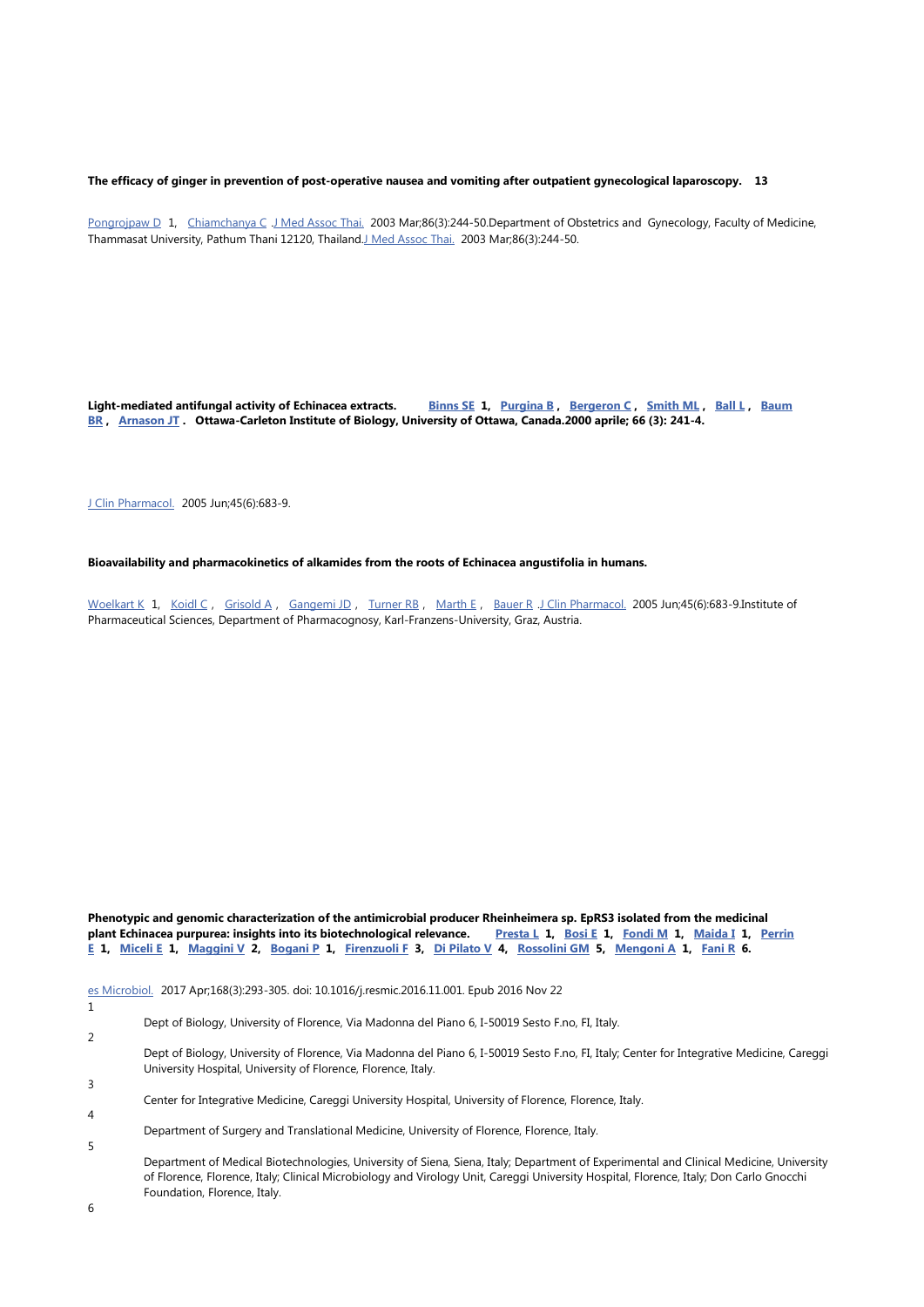Dept of Biology, University of Florence, Via Madonna del Piano 6, I-50019 Sesto F.no, FI, Italy. Electronic address: renato.fani@unifi.it. [Res Microbiol.](https://www.ncbi.nlm.nih.gov/pubmed/27884784) 2017 aprile; 168 (3): 293-305. doi: 10.1016 / j.resmic.2016.11.001. Epub 2016, 22 nov.

**Enhancement of innate and adaptive immune functions by multiple Echinacea species. [J Med Food.](https://www.ncbi.nlm.nih.gov/pubmed/17887935) 2007 Sep;10(3):423-34.**

**[Zhai Z](https://www.ncbi.nlm.nih.gov/pubmed/?term=Zhai%20Z%5BAuthor%5D&cauthor=true&cauthor_uid=17887935) 1, [Liu Y](https://www.ncbi.nlm.nih.gov/pubmed/?term=Liu%20Y%5BAuthor%5D&cauthor=true&cauthor_uid=17887935) , [Wu L](https://www.ncbi.nlm.nih.gov/pubmed/?term=Wu%20L%5BAuthor%5D&cauthor=true&cauthor_uid=17887935) , [Senchina DS](https://www.ncbi.nlm.nih.gov/pubmed/?term=Senchina%20DS%5BAuthor%5D&cauthor=true&cauthor_uid=17887935) , [Wurtele ES](https://www.ncbi.nlm.nih.gov/pubmed/?term=Wurtele%20ES%5BAuthor%5D&cauthor=true&cauthor_uid=17887935) , [Murphy PA](https://www.ncbi.nlm.nih.gov/pubmed/?term=Murphy%20PA%5BAuthor%5D&cauthor=true&cauthor_uid=17887935) , [Kohut ML](https://www.ncbi.nlm.nih.gov/pubmed/?term=Kohut%20ML%5BAuthor%5D&cauthor=true&cauthor_uid=17887935) , [Cunnick JE](https://www.ncbi.nlm.nih.gov/pubmed/?term=Cunnick%20JE%5BAuthor%5D&cauthor=true&cauthor_uid=17887935) .**

Department of Animal Science, Iowa State University, Ames, IA 50011, USA. [J Med Food.](https://www.ncbi.nlm.nih.gov/pubmed/17887935) Set 2007; 10 (3): 423-34.

**Role of high molecular weight hyaluronic acid in postmenopausal vaginal discomfort. [Grimaldi EF](https://www.ncbi.nlm.nih.gov/pubmed/?term=Grimaldi%20EF%5BAuthor%5D&cauthor=true&cauthor_uid=22728576) 1, [Restaino S](https://www.ncbi.nlm.nih.gov/pubmed/?term=Restaino%20S%5BAuthor%5D&cauthor=true&cauthor_uid=22728576) , [Inglese](https://www.ncbi.nlm.nih.gov/pubmed/?term=Inglese%20S%5BAuthor%5D&cauthor=true&cauthor_uid=22728576)  [S](https://www.ncbi.nlm.nih.gov/pubmed/?term=Inglese%20S%5BAuthor%5D&cauthor=true&cauthor_uid=22728576) , [Foltran L](https://www.ncbi.nlm.nih.gov/pubmed/?term=Foltran%20L%5BAuthor%5D&cauthor=true&cauthor_uid=22728576) , [Sorz A](https://www.ncbi.nlm.nih.gov/pubmed/?term=Sorz%20A%5BAuthor%5D&cauthor=true&cauthor_uid=22728576) , [Di Lorenzo G](https://www.ncbi.nlm.nih.gov/pubmed/?term=Di%20Lorenzo%20G%5BAuthor%5D&cauthor=true&cauthor_uid=22728576) , [Guaschino S](https://www.ncbi.nlm.nih.gov/pubmed/?term=Guaschino%20S%5BAuthor%5D&cauthor=true&cauthor_uid=22728576) . Institute for Maternal and Child Health, IRCCS Burlo Garofolo, Trieste, Italy.**

**[Send toMinerva Ginecol.](https://www.ncbi.nlm.nih.gov/pubmed/22728576) 2012 Aug;64(4):321-9.**

**Beneficial Effects of Lepidium Meyenii (Maca) on Psychological Symptoms and Measures of Sexual Dysfunction in Postmenopausal Women Are Not Related to Estrogen or Androgen Content**

[Nicole A Brooks](https://pubmed.ncbi.nlm.nih.gov/?term=Brooks+NA&cauthor_id=18784609) [1](https://pubmed.ncbi.nlm.nih.gov/18784609/?from_single_result=Brooks+NA1%2CWilcox+G%2CWalker+KZ%2CAshton+JF%2CCox+MB%2CStojanovska+L.&expanded_search_query=Brooks+NA1%2CWilcox+G%2CWalker+KZ%2CAshton+JF%2CCox+MB%2CStojanovska+L.#affiliation-1) , [Gisela Wilcox](https://pubmed.ncbi.nlm.nih.gov/?term=Wilcox+G&cauthor_id=18784609) , [Karen Z Walker](https://pubmed.ncbi.nlm.nih.gov/?term=Walker+KZ&cauthor_id=18784609) , [John F Ashton](https://pubmed.ncbi.nlm.nih.gov/?term=Ashton+JF&cauthor_id=18784609) , [Marc B Cox](https://pubmed.ncbi.nlm.nih.gov/?term=Cox+MB&cauthor_id=18784609) , [Lily Stojanovska](https://pubmed.ncbi.nlm.nih.gov/?term=Stojanovska+L&cauthor_id=18784609)

Randomized Controlled Trial Menopause Nov-Dec 2008;15(6):1157-62. doi: 10.1097/gme.0b013e3181732953. PMID: **18784609** DOI: [10.1097/gme.0b013e3181732953](https://doi.org/10.1097/gme.0b013e3181732953)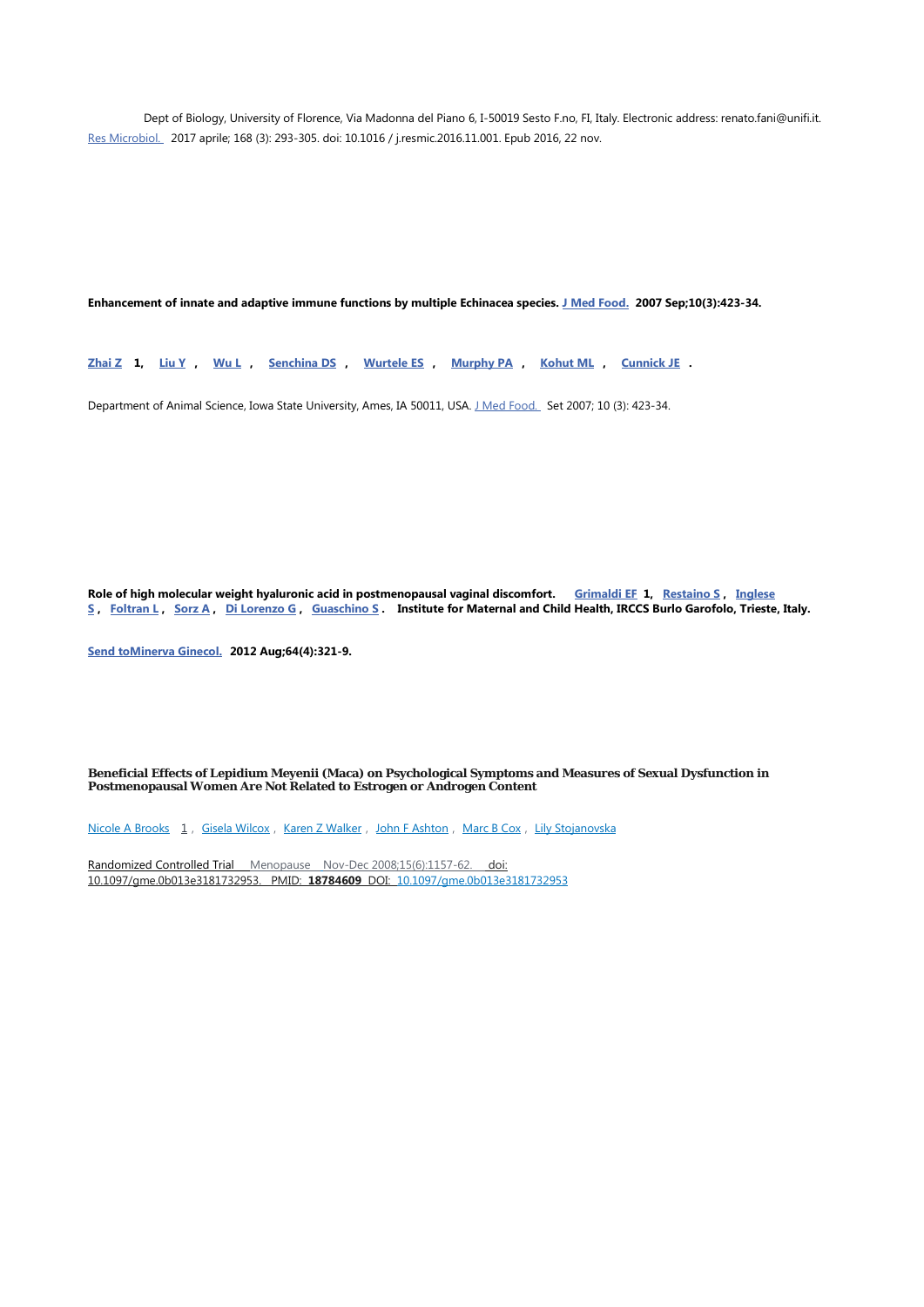**Protective Potential of Angelica Sinensis Polysaccharide Extract Against Ethylene Glycol-Induced Calcium Oxalate Urolithiasis 2018 Nov;40(1):618-627. doi: 10.1080/0886022X.2018.1496935 PMID: 30396308 PMCID: PMC6225371**

**[Shengbao Wang](https://pubmed.ncbi.nlm.nih.gov/?term=Wang+S&cauthor_id=30396308) [1,](https://pubmed.ncbi.nlm.nih.gov/30396308/?from_single_result=2018+nov%3B+40+%281%29%3A+618-627.doi%3A+10.1080+%2F+0886022X.2018.1496935.&expanded_search_query=2018+nov%3B+40+%281%29%3A+618-627.doi%3A+10.1080+%2F+0886022X.2018.1496935.#affiliation-1) [Xiaoran Li](https://pubmed.ncbi.nlm.nih.gov/?term=Li+X&cauthor_id=30396308) [1,](https://pubmed.ncbi.nlm.nih.gov/30396308/?from_single_result=2018+nov%3B+40+%281%29%3A+618-627.doi%3A+10.1080+%2F+0886022X.2018.1496935.&expanded_search_query=2018+nov%3B+40+%281%29%3A+618-627.doi%3A+10.1080+%2F+0886022X.2018.1496935.#affiliation-1) [Junsheng Bao](https://pubmed.ncbi.nlm.nih.gov/?term=Bao+J&cauthor_id=30396308) [1,](https://pubmed.ncbi.nlm.nih.gov/30396308/?from_single_result=2018+nov%3B+40+%281%29%3A+618-627.doi%3A+10.1080+%2F+0886022X.2018.1496935.&expanded_search_query=2018+nov%3B+40+%281%29%3A+618-627.doi%3A+10.1080+%2F+0886022X.2018.1496935.#affiliation-1) [Siyu](https://pubmed.ncbi.nlm.nih.gov/?term=Chen+S&cauthor_id=30396308)** 

**[Chen](https://pubmed.ncbi.nlm.nih.gov/?term=Chen+S&cauthor_id=30396308) <sup>1</sup> [DOI:](https://pubmed.ncbi.nlm.nih.gov/30396308/?from_single_result=2018+nov%3B+40+%281%29%3A+618-627.doi%3A+10.1080+%2F+0886022X.2018.1496935.&expanded_search_query=2018+nov%3B+40+%281%29%3A+618-627.doi%3A+10.1080+%2F+0886022X.2018.1496935.#affiliation-1) [10.1080/0886022X.2018.1496935](https://pubmed.ncbi.nlm.nih.gov/30396308/?from_single_result=2018+nov%3B+40+%281%29%3A+618-627.doi%3A+10.1080+%2F+0886022X.2018.1496935.&expanded_search_query=2018+nov%3B+40+%281%29%3A+618-627.doi%3A+10.1080+%2F+0886022X.2018.1496935.#affiliation-1)**

**Inulin: Properties, health benefits and food applications. [Shoaib M](https://www.ncbi.nlm.nih.gov/pubmed/?term=Shoaib%20M%5BAuthor%5D&cauthor=true&cauthor_uid=27178951) 1, [Shehzad A](https://www.ncbi.nlm.nih.gov/pubmed/?term=Shehzad%20A%5BAuthor%5D&cauthor=true&cauthor_uid=27178951) 2, [Omar M](https://www.ncbi.nlm.nih.gov/pubmed/?term=Omar%20M%5BAuthor%5D&cauthor=true&cauthor_uid=27178951) 3, [Rakha A](https://www.ncbi.nlm.nih.gov/pubmed/?term=Rakha%20A%5BAuthor%5D&cauthor=true&cauthor_uid=27178951) 4, [Raza H](https://www.ncbi.nlm.nih.gov/pubmed/?term=Raza%20H%5BAuthor%5D&cauthor=true&cauthor_uid=27178951) 5, [Sharif](https://www.ncbi.nlm.nih.gov/pubmed/?term=Sharif%20HR%5BAuthor%5D&cauthor=true&cauthor_uid=27178951)  [HR](https://www.ncbi.nlm.nih.gov/pubmed/?term=Sharif%20HR%5BAuthor%5D&cauthor=true&cauthor_uid=27178951) 6, [Shakeel A](https://www.ncbi.nlm.nih.gov/pubmed/?term=Shakeel%20A%5BAuthor%5D&cauthor=true&cauthor_uid=27178951) 4, [Ansari A](https://www.ncbi.nlm.nih.gov/pubmed/?term=Ansari%20A%5BAuthor%5D&cauthor=true&cauthor_uid=27178951) 4, [Niazi S](https://www.ncbi.nlm.nih.gov/pubmed/?term=Niazi%20S%5BAuthor%5D&cauthor=true&cauthor_uid=27178951) 5. [Carbohydr Polym.](https://www.ncbi.nlm.nih.gov/pubmed/27178951) 2016 Aug 20;147:444-454. doi: 10.1016/j.carbpol.2016.04.020. Epub 2016 Apr 8.**

Maturitas. 2012 Jan;71(1):44-8. doi: 10.1016/j.maturitas.2011.10.004. Epub 2011 Nov 9. **Efficacy and tolerability of calcium, vitamin D and a plant-based omega-3 oil for osteopenia: a pilot RCT**. Vanlint SJ1, Ried K. OBJECTIVES: Our pilot study tested the efficacy, acceptability and tolerability of DHA supplementation in addition to calcium and vitamin D in individuals with osteopenia

**The isolation and identification of vitamin D2 and vitamin D3 from Medicago sativa (alfalfa plant).** orst RL, Reinhardt TA, Russell JR, Napoli JL.

Vitamin D2 and vitamin D3 were isolated from Medicago sativa (alfalfa) grown under field and laboratory conditions and then irradiated with ultraviolet light.

J Obstet Gynaecol Res. 2015 Jul;41(7):1093-8. doi: 10.1111/jog.12659. Epub 2015 Feb 6. **Effects of a phyto complex on well-being of climacteric women.** 24 Quattrocchi T1, Micali E2, Gentile A3, La Ferrera EG4, Barbaro L5, Ciarcià S6, Corrado F1, Di Costa M7, Fazio R8, Licenziato R9, Marcazzò A10, Minniti R11, Riccobene R12, Russello CM12, Cancellieri F1.

Front Biosci (Schol Ed). 2013 Jan 1;5:247-60.

**Vitamin D3: an ever green molecule.** 25 Di Rosa M1, Malaguarnera L, Nicolosi A, Sanfilippo C, Mazzarino C, Pavone P, Berretta M, Cosentino S, Cacopardo B, Pinzone MR, Nunnari G.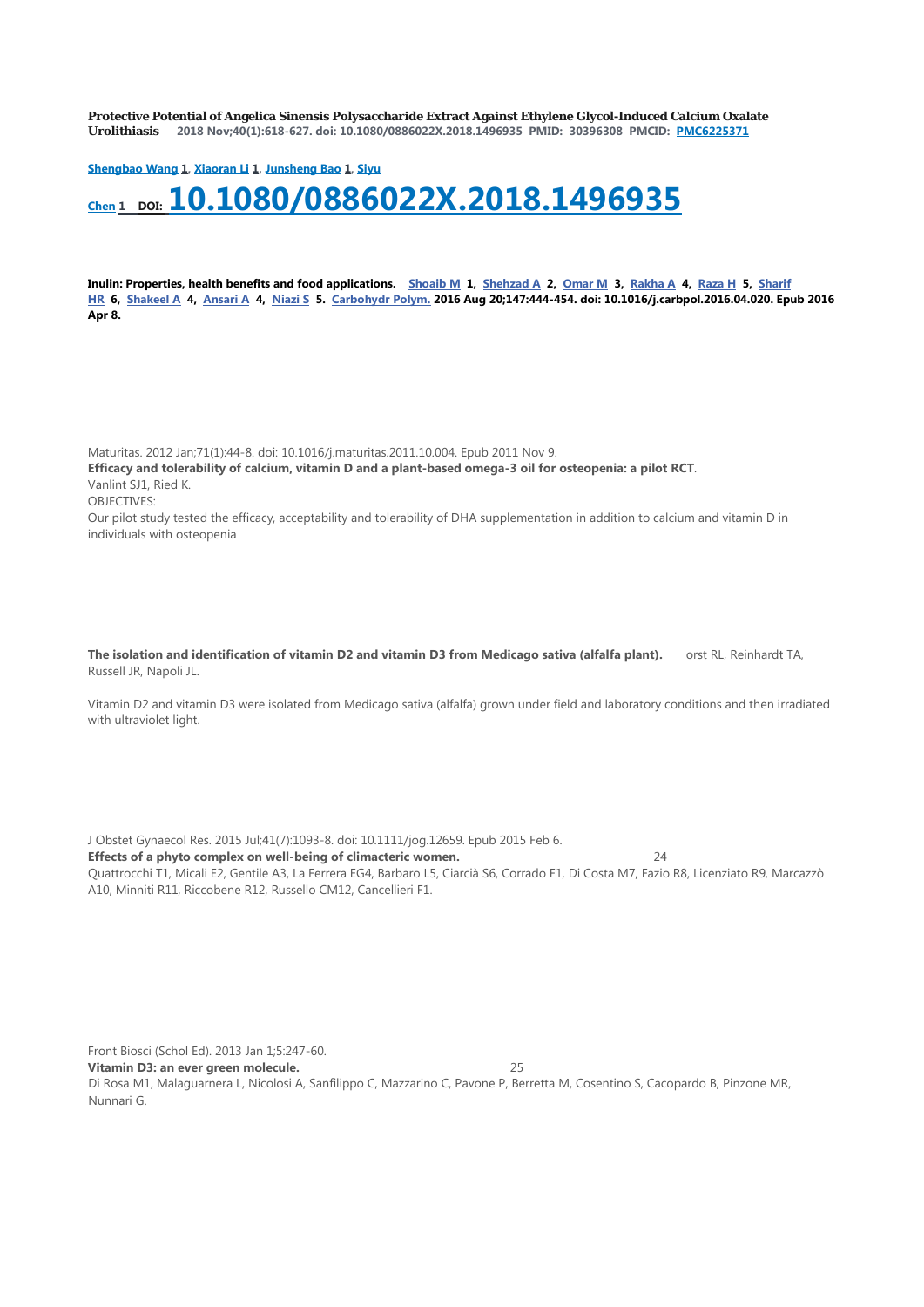**Effect of high dosevitamind supplementation onvitamind nutrition status of pre-pubertal children on anti-epileptic drugs - A randomized controlled trial. Viraraghavan VR 1, Seth A 2, Aneja S 2, Singh R 3, Dhanwal D 4. Nutrients.2017 Dec 15;9(12). pii: E1361. doi: 10.3390/nu912136[1.](https://www.ncbi.nlm.nih.gov/pubmed/?term=Viraraghavan%20VR%5BAuthor%5D&cauthor=true&cauthor_uid=30661698)**

**PrebioticDietary Fiber and Gut Health: Comparing the in Vitro Fermentations of Beta-Glucan,Inulinand Xylooligosaccharide.**

[Carlson JL](https://www.ncbi.nlm.nih.gov/pubmed/?term=Carlson%20JL%5BAuthor%5D&cauthor=true&cauthor_uid=29244718) 1, [Erickson JM](https://www.ncbi.nlm.nih.gov/pubmed/?term=Erickson%20JM%5BAuthor%5D&cauthor=true&cauthor_uid=29244718) 2, [Hess JM](https://www.ncbi.nlm.nih.gov/pubmed/?term=Hess%20JM%5BAuthor%5D&cauthor=true&cauthor_uid=29244718) 3, [Gould TJ](https://www.ncbi.nlm.nih.gov/pubmed/?term=Gould%20TJ%5BAuthor%5D&cauthor=true&cauthor_uid=29244718) 4, [Slavin JL](https://www.ncbi.nlm.nih.gov/pubmed/?term=Slavin%20JL%5BAuthor%5D&cauthor=true&cauthor_uid=29244718) [5.Carbohydr Polym.2](https://www.ncbi.nlm.nih.gov/pubmed/27178951)016 Aug 20;147:444-454. doi: 10.1016/j.carbpol.2016.04.020. Epub 2016 Apr 8.

**Inulin: Properties, health benefits and food applications. [Shoaib M](https://www.ncbi.nlm.nih.gov/pubmed/?term=Shoaib%20M%5BAuthor%5D&cauthor=true&cauthor_uid=27178951) 1, [Shehzad A](https://www.ncbi.nlm.nih.gov/pubmed/?term=Shehzad%20A%5BAuthor%5D&cauthor=true&cauthor_uid=27178951) 2, [Omar M](https://www.ncbi.nlm.nih.gov/pubmed/?term=Omar%20M%5BAuthor%5D&cauthor=true&cauthor_uid=27178951) 3, [Rakha A](https://www.ncbi.nlm.nih.gov/pubmed/?term=Rakha%20A%5BAuthor%5D&cauthor=true&cauthor_uid=27178951) 4, [Raza H](https://www.ncbi.nlm.nih.gov/pubmed/?term=Raza%20H%5BAuthor%5D&cauthor=true&cauthor_uid=27178951) 5, [Sharif](https://www.ncbi.nlm.nih.gov/pubmed/?term=Sharif%20HR%5BAuthor%5D&cauthor=true&cauthor_uid=27178951)  [HR](https://www.ncbi.nlm.nih.gov/pubmed/?term=Sharif%20HR%5BAuthor%5D&cauthor=true&cauthor_uid=27178951) 6, [Shakeel A](https://www.ncbi.nlm.nih.gov/pubmed/?term=Shakeel%20A%5BAuthor%5D&cauthor=true&cauthor_uid=27178951) 4, [Ansari A](https://www.ncbi.nlm.nih.gov/pubmed/?term=Ansari%20A%5BAuthor%5D&cauthor=true&cauthor_uid=27178951) 4, [Niazi S](https://www.ncbi.nlm.nih.gov/pubmed/?term=Niazi%20S%5BAuthor%5D&cauthor=true&cauthor_uid=27178951) 5. [Jundishapur J Microbiol.](https://www.ncbi.nlm.nih.gov/pubmed/?term=ginger+and+Oral+thrush) 2016 Feb 7;9(2):e30167. doi: 10.5812/jjm.30167. eCollection 2016 Feb**

## **Survey of the Antibiofilm and Antimicrobial Effects of Zingiber officinale (in Vitro Study).**

.

|   | <u>Aghazadeh M 1, Zahedi Bialvaei A 2, Aghazadeh M 3, Kabiri F 1, Saliani N 4, Yousefi M 5, Eslami H 1, Samadi Kafil H 2 Open Dent</u><br>J. 2018 31 agosto; 12: 567-571. doi: 10.2174 / 1874210601812010567. eCollection 2018. |
|---|---------------------------------------------------------------------------------------------------------------------------------------------------------------------------------------------------------------------------------|
|   | Department of Oral Medicine, Faculty of Dentistry, Tabriz University of Medical Sciences, Tabriz, IR Iran.                                                                                                                      |
| 2 | Drug Applied Research Center, Tabriz University of Medical Sciences, Tabriz, IR Iran.                                                                                                                                           |
| 3 | Infectious Disease and Tropical Medicine Research Center, Tabriz University of Medical Sciences, Tabriz, IR Iran.                                                                                                               |
| 4 | Department of Cellular and Molecular Biology, Faculty of Biology, Tehran University, Tehran, IR Iran.                                                                                                                           |
| 5 | Immunology Research Center, Tabriz University of Medical Sciences, Tabriz, IR Iran.                                                                                                                                             |